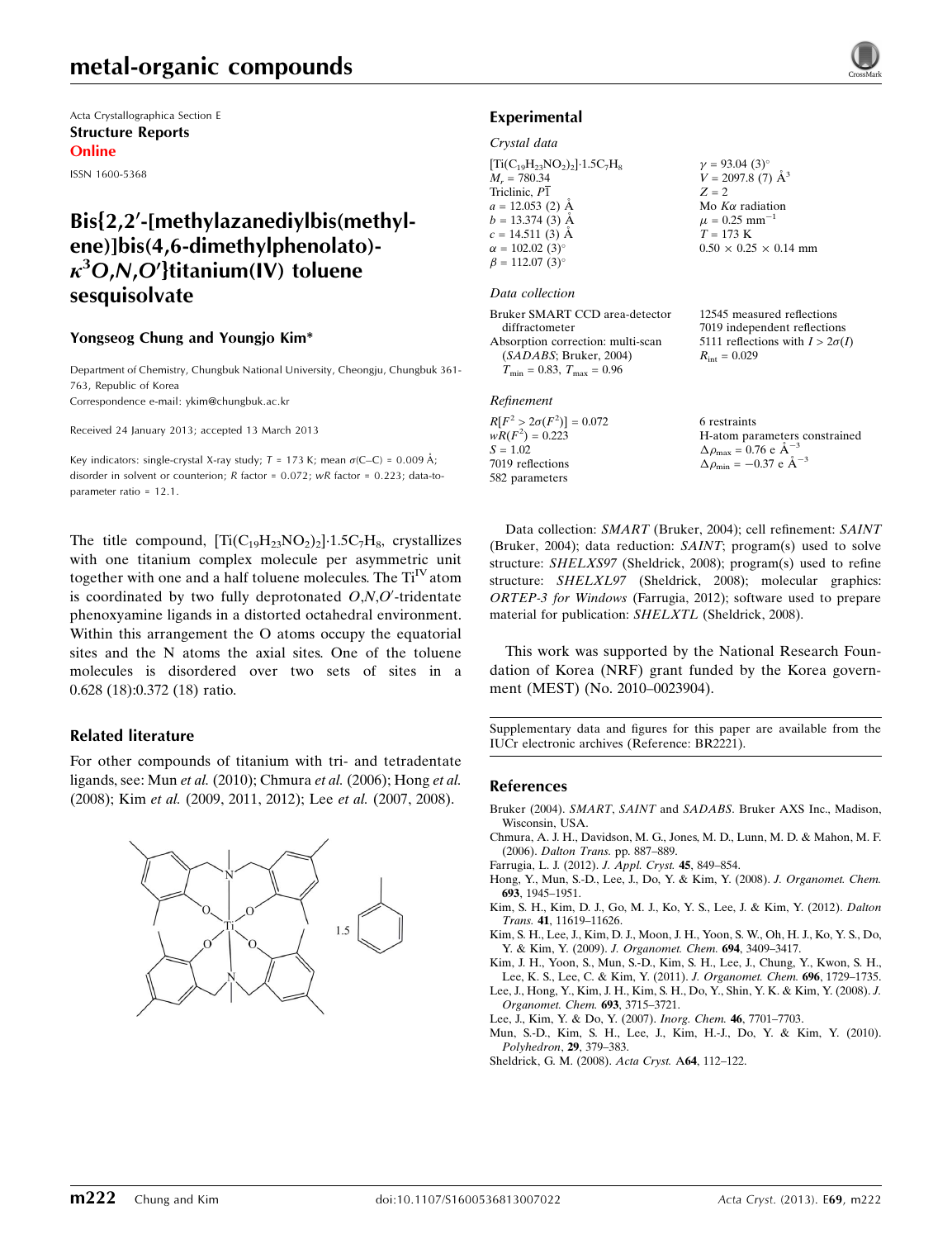# **supporting information**

*Acta Cryst.* (2013). E**69**, m222 [doi:10.1107/S1600536813007022]

# **Bis{2,2′-[methylazanediylbis(methylene)]bis(4,6-dimethylphenolato)** *κ***3** *O***,***N***,***O***′}titanium(IV) toluene sesquisolvate**

## **Yongseog Chung and Youngjo Kim**

### **S1. Comment**

Titanium complexes containing tridentate or tetradentate ligands have attracted considerable attention in the fields of organometallic catalysis. Recently, we have reported the various kinds of titanium complexes containing these ligands (Hong *et al.* 2008, Kim *et al.* 2012, Kim *et al.* 2011, Kim *et al.* 2009, Mun *et al.* 2010, Lee *et al.* 2008, Lee *et al.* 2007). In addition, the similar structure of the title complex with four methylene chloride molecules in the monoclinic unit was reported in the literature (Chmura *et al.*, 2006); however, crystallographic data and parameters for the title compound were quite different from those of the previously reported literature (Chmura *et al.*, 2006). Herein, we report the X-ray structure of the title compound. In the title compound (Fig. 1), Ti atom is coordinated by he two fully deprotonated tridentate ligands *N*-methyl-*N*,*N*-bis(2-oxy-3,5-dimethylbenzyl)amine with 1.5 molecules of toluene in the asymmetric unit. To remove the disorders of toluene molecules, we tried to solve the structure with space group, P1. However, the result was unsuccessful. The coordination geometry around the central Ti atom is close to octahedron.

### **S2. Experimental**

The title compound could be synthesized in 92% yield (1.18 g) *via* slow addition of Ti(O-Pr)<sub>4</sub> (0.568 g, 2 mmol) in 10 mL toluene to *N*-methyl-*N*,*N*-bis(2-hydroxy-3,5-dimethylbenzyl)amine (1.20 g, 4 mmol) in 40 mL toluene. The crystal was obtained by slow evaporation of solvent in a refrigerator.

### **S3. Refinement**

The quality of the crystal used was poor but we were unable to grow a better crystal. We tried refining the structure in the space group P1 to see if this removed the disorder, but this was unsuccessful since it gave non-positive definite atomic displacement parameters. The poor quality of the crystal and the difficulty in clearly resolving the disorder explains the large value of the weighted agreement index.

The disordered toluene molecule was modeled by splitting the atoms into two components (C41—C47 and C51—C57), the site occupation factors of which refined in a ratio of 0.628 (18):0.372 (18). Due to the large thermal parameters, the atomic displacement factor of C57 atom was held fixed. H atoms were positioned geometrically and refined using a riding model, with C—H = 0.93–0.97 Å and with  $U_{\text{iso}}(H) = 1.2$  (1.5 for methyl groups) times  $U_{\text{eq}}(C)$ . One hydrogen atom in C41 position can not be located in the disordered toluene molecule.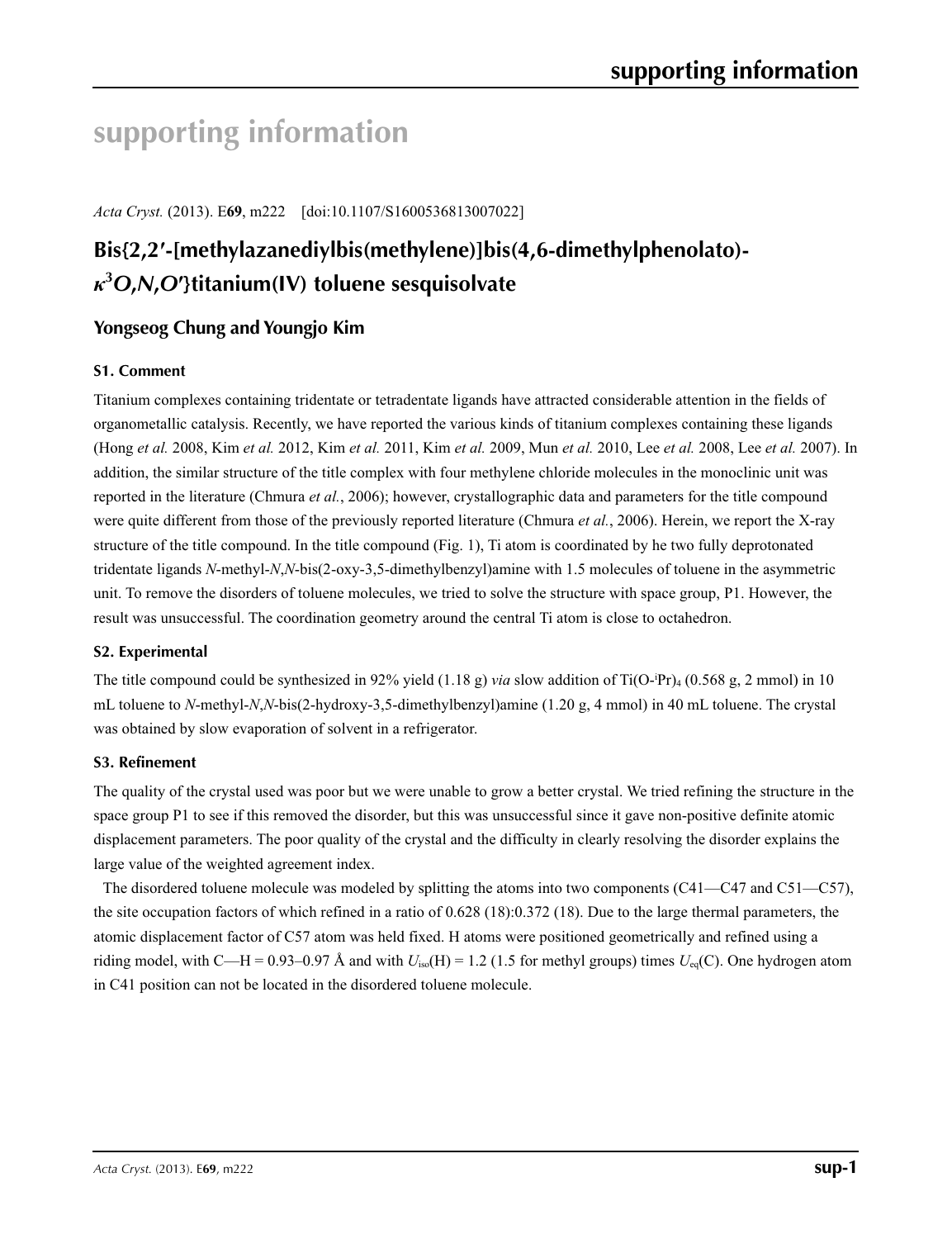

### **Figure 1**

Molecular structure of the title compound, with the atom-numbering scheme. Displacement ellipsoids are drawn at the 50% probability level. H atoms are omitted for clarity. Both positions of the toluene molecule are shown disordered around the center of symmetry.

## **Bis{2,2′-[methylazanediylbis(methylene)]bis(4,6-dimethylphenolato)-***κ***<sup>3</sup>** *O***,***N***,***O***′}titanium(IV) toluene sesquisolvate**

| Crystal data                                                                                                                                                                                                                                                                                             |                                                                                                                                                                                                                                                                                                 |
|----------------------------------------------------------------------------------------------------------------------------------------------------------------------------------------------------------------------------------------------------------------------------------------------------------|-------------------------------------------------------------------------------------------------------------------------------------------------------------------------------------------------------------------------------------------------------------------------------------------------|
| $[Ti(C_{19}H_{23}NO_2)_2] \cdot 1.5C_7H_8$<br>$M_r = 780.34$<br>Triclinic, P1<br>Hall symbol: -P 1<br>$a = 12.053$ (2) Å<br>$b = 13.374(3)$ Å<br>$c = 14.511(3)$ Å<br>$\alpha$ = 102.02 (3) <sup>o</sup><br>$\beta$ = 112.07 (3) <sup>o</sup><br>$\gamma = 93.04(3)$ °<br>$V = 2097.8(7)$ Å <sup>3</sup> | $Z = 2$<br>$F(000) = 833$<br>$D_x = 1.235$ Mg m <sup>-3</sup><br>Mo Ka radiation, $\lambda = 0.71073$ Å<br>Cell parameters from 7019 reflections<br>$\theta$ = 1.6–24.7°<br>$\mu = 0.25$ mm <sup>-1</sup><br>$T = 173 \text{ K}$<br>Plate, orange<br>$0.5 \times 0.25 \times 0.14$ mm           |
| Data collection<br>Bruker SMART CCD area-detector<br>diffractometer<br>Radiation source: fine-focus sealed tube<br>Graphite monochromator<br>phi and $\omega$ scans<br>Absorption correction: multi-scan<br>(SADABS; Bruker, 2004)<br>$T_{\min} = 0.83$ , $T_{\max} = 0.96$                              | 12545 measured reflections<br>7019 independent reflections<br>5111 reflections with $I > 2\sigma(I)$<br>$R_{\text{int}} = 0.029$<br>$\theta_{\text{max}} = 24.7^{\circ}, \theta_{\text{min}} = 1.6^{\circ}$<br>$h = -14 \rightarrow 14$<br>$k = -15 \rightarrow 15$<br>$l = -16 \rightarrow 17$ |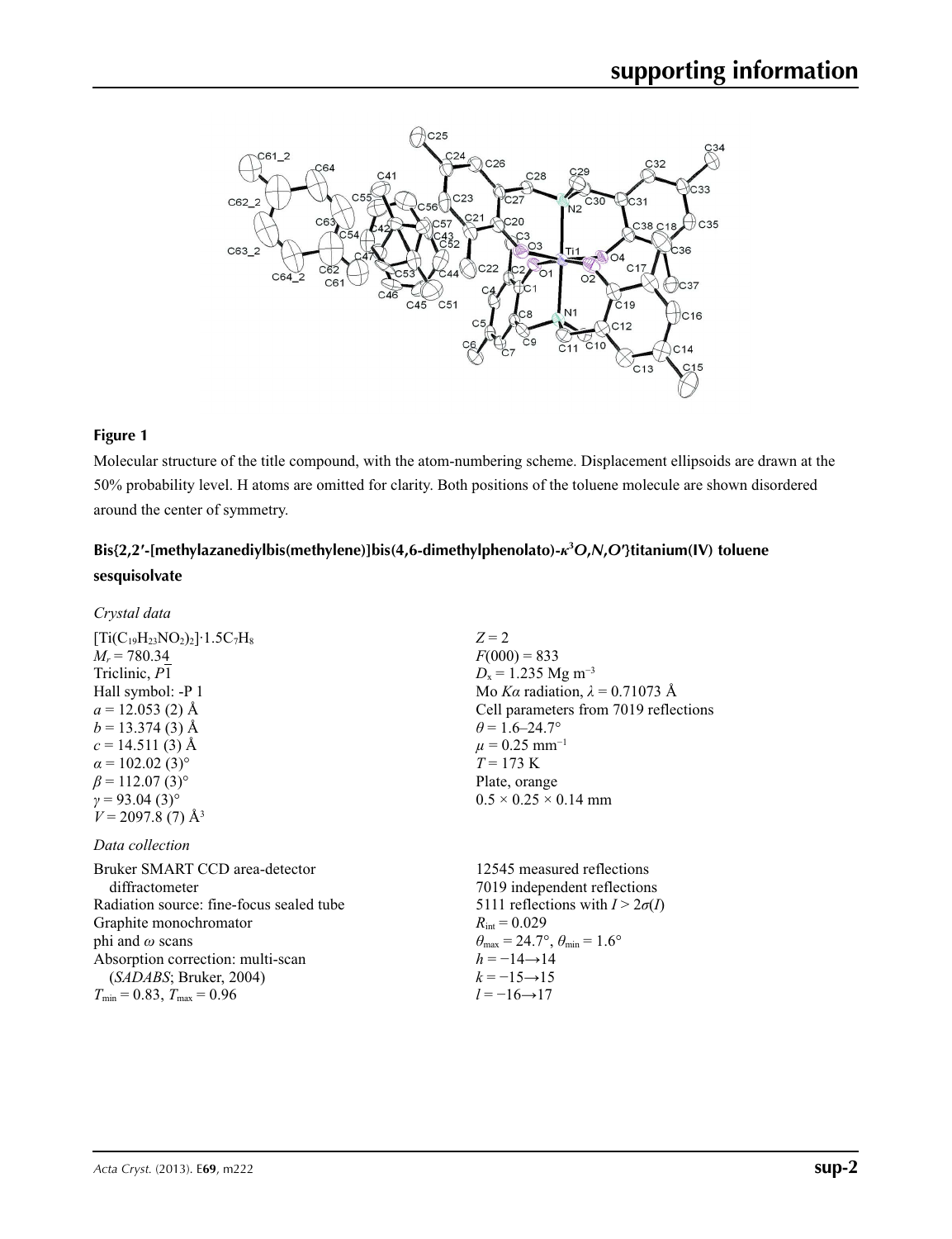*Refinement*

| Refinement on $F^2$                             | Secondary atom site location: difference Fourier  |
|-------------------------------------------------|---------------------------------------------------|
| Least-squares matrix: full                      | map                                               |
| $R[F^2 > 2\sigma(F^2)] = 0.072$                 | Hydrogen site location: inferred from             |
| $wR(F^2) = 0.223$                               | neighbouring sites                                |
| $S = 1.02$                                      | H-atom parameters constrained                     |
| 7019 reflections                                | $w = 1/[\sigma^2(F_0^2) + (0.0838P)^2 + 8.6517P]$ |
| 582 parameters                                  | where $P = (F_o^2 + 2F_c^2)/3$                    |
| 6 restraints                                    | $(\Delta/\sigma)_{\text{max}} = 0.001$            |
| Primary atom site location: structure-invariant | $\Delta \rho_{\rm max} = 0.76$ e Å <sup>-3</sup>  |
| direct methods                                  | $\Delta \rho_{\rm min} = -0.37 \text{ e A}^{-3}$  |
|                                                 |                                                   |

### *Special details*

**Geometry**. All e.s.d.'s (except the e.s.d. in the dihedral angle between two l.s. planes) are estimated using the full covariance matrix. The cell e.s.d.'s are taken into account individually in the estimation of e.s.d.'s in distances, angles and torsion angles; correlations between e.s.d.'s in cell parameters are only used when they are defined by crystal symmetry. An approximate (isotropic) treatment of cell e.s.d.'s is used for estimating e.s.d.'s involving l.s. planes.

**Refinement**. Refinement of  $F^2$  against ALL reflections. The weighted *R*-factor  $wR$  and goodness of fit *S* are based on  $F^2$ , conventional *R*-factors *R* are based on *F*, with *F* set to zero for negative *F*<sup>2</sup>. The threshold expression of  $F^2 > \sigma(F^2)$  is used only for calculating *R*-factors(gt) *etc*. and is not relevant to the choice of reflections for refinement. *R*-factors based on *F*<sup>2</sup> are statistically about twice as large as those based on *F*, and *R*- factors based on ALL data will be even larger.

*Fractional atomic coordinates and isotropic or equivalent isotropic displacement parameters (Å2 )*

|                  | $\boldsymbol{x}$ | $\mathcal{Y}$ | $\boldsymbol{Z}$ | $U_{\rm iso}$ */ $U_{\rm eq}$ | Occ. (2) |
|------------------|------------------|---------------|------------------|-------------------------------|----------|
| Ti1              | 0.94677(8)       | 0.78673(6)    | 0.72763(7)       | 0.0252(2)                     |          |
| N <sub>1</sub>   | 1.0610(3)        | 0.9160(3)     | 0.7095(3)        | 0.0258(9)                     |          |
| N2               | 0.8283(4)        | 0.6581(3)     | 0.7396(3)        | 0.0275(9)                     |          |
| O <sub>1</sub>   | 0.8214(3)        | 0.8631(3)     | 0.6767(3)        | 0.0317(8)                     |          |
| O2               | 1.0927(3)        | 0.7329(3)     | 0.7771(3)        | 0.0359(9)                     |          |
| O <sub>3</sub>   | 0.9085(3)        | 0.6993(3)     | 0.5968(3)        | 0.0375(9)                     |          |
| O <sub>4</sub>   | 0.9677(3)        | 0.8483(2)     | 0.8632(2)        | 0.0312(8)                     |          |
| C1               | 0.7967(4)        | 0.9475(4)     | 0.6414(3)        | 0.0271(10)                    |          |
| C <sub>2</sub>   | 0.6873(4)        | 0.9851(4)     | 0.6311(4)        | 0.0311(11)                    |          |
| C <sub>3</sub>   | 0.5956(5)        | 0.9261(5)     | 0.6540(5)        | 0.0438(14)                    |          |
| H <sub>3</sub> A | 0.5254           | 0.9604        | 0.6418           | $0.066*$                      |          |
| H3B              | 0.6298           | 0.9228        | 0.7244           | $0.066*$                      |          |
| H3C              | 0.5731           | 0.8574        | 0.6103           | $0.066*$                      |          |
| C <sub>4</sub>   | 0.6664(5)        | 1.0739(4)     | 0.5947(4)        | 0.0344(12)                    |          |
| H4               | 0.5937           | 1.0989        | 0.5866           | $0.041*$                      |          |
| C <sub>5</sub>   | 0.7496(5)        | 1.1268(4)     | 0.5699(4)        | 0.0313(11)                    |          |
| C6               | 0.7247(5)        | 1.2233(4)     | 0.5318(5)        | 0.0443(14)                    |          |
| H <sub>6</sub> A | 0.7896           | 1.2784        | 0.5744           | $0.066*$                      |          |
| H <sub>6</sub> B | 0.6502           | 1.2426        | 0.5345           | $0.066*$                      |          |
| H <sub>6</sub> C | 0.7185           | 1.2105        | 0.4623           | $0.066*$                      |          |
| C7               | 0.8569(4)        | 1.0866(4)     | 0.5807(4)        | 0.0290(11)                    |          |
| H7               | 0.9141           | 1.1205        | 0.5648           | $0.035*$                      |          |
| C8               | 0.8808(4)        | 0.9972(4)     | 0.6145(3)        | 0.0259(10)                    |          |
| C9               | 0.9900(4)        | 0.9480(4)     | 0.6142(4)        | 0.0297(11)                    |          |
| H <sub>9</sub> A | 0.9637           | 0.8875        | 0.5568           | $0.036*$                      |          |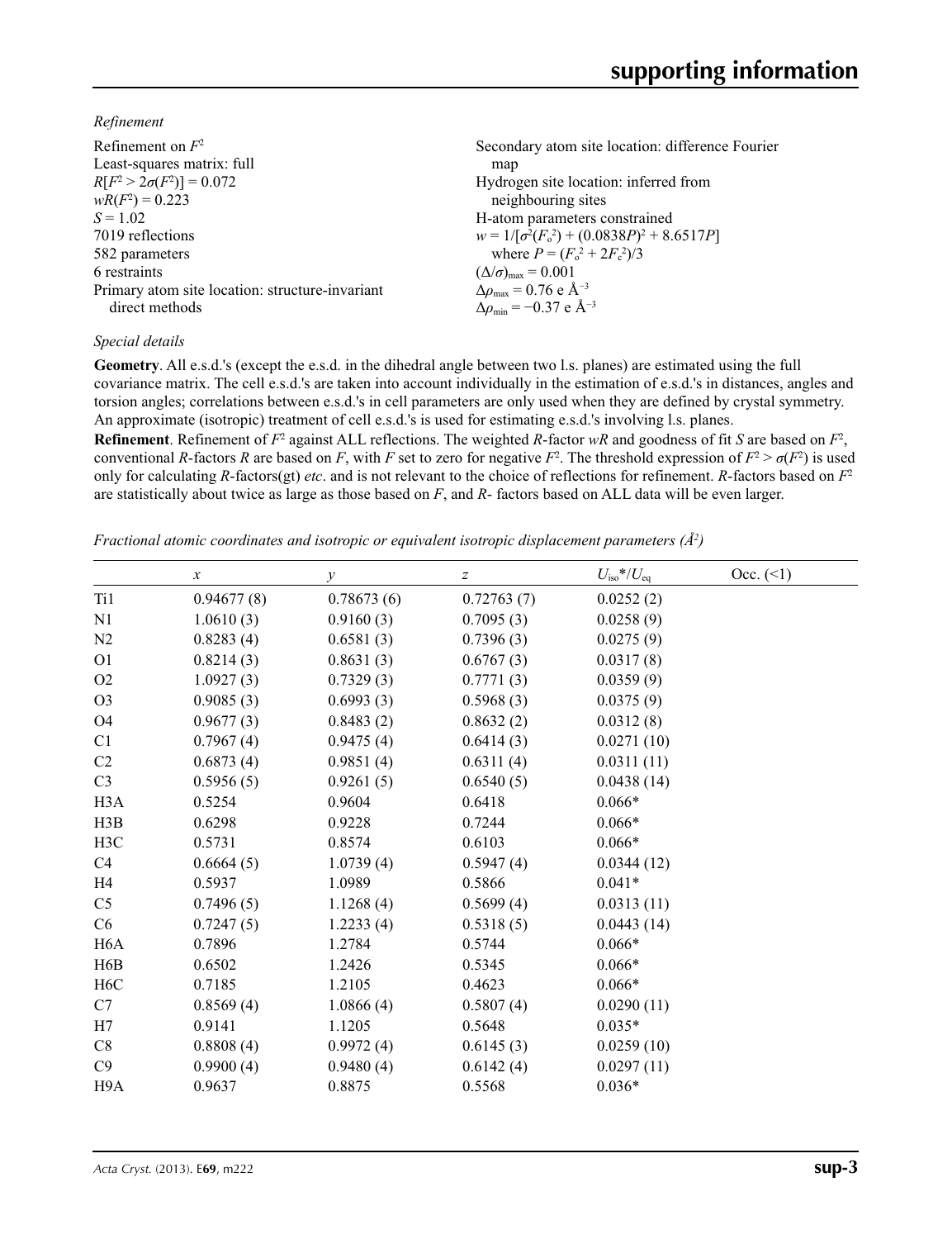| H9B               | 1.0432    | 0.9963    | 0.6025    | $0.036*$   |
|-------------------|-----------|-----------|-----------|------------|
| C10               | 1.1006(4) | 1.0068(4) | 0.7986(4) | 0.0296(11) |
| H10A              | 1.1450    | 1.0608    | 0.7865    | $0.044*$   |
| H10B              | 1.1514    | 0.9875    | 0.8592    | $0.044*$   |
| H10C              | 1.0310    | 1.0310    | 0.8079    | $0.044*$   |
| C11               | 1.1688(4) | 0.8766(4) | 0.6956(4) | 0.0297(11) |
| H11A              | 1.2114    | 0.9296    | 0.6795    | $0.036*$   |
| H11B              | 1.1411    | 0.8170    | 0.6373    | $0.036*$   |
| C12               | 1.2561(4) | 0.8462(4) | 0.7872(4) | 0.0294(11) |
| C13               | 1.3776(5) | 0.8833(4) | 0.8314(4) | 0.0378(13) |
| H13               | 1.4072    | 0.9326    | 0.8064    | $0.045*$   |
| C14               | 1.4576(5) | 0.8495(4) | 0.9121(4) | 0.0394(13) |
| C15               | 1.5912(5) | 0.8890(5) | 0.9577(5) | 0.0574(18) |
| H <sub>15</sub> A | 1.6294    | 0.8687    | 1.0207    | $0.086*$   |
| H15B              | 1.6030    | 0.9630    | 0.9711    | $0.086*$   |
| H <sub>15</sub> C | 1.6261    | 0.8605    | 0.9103    | $0.086*$   |
| C16               | 1.4098(5) | 0.7746(4) | 0.9461(4) | 0.0400(13) |
| H16               | 1.4620    | 0.7512    | 1.0004    | $0.048*$   |
| C17               | 1.2885(5) | 0.7331(4) | 0.9035(4) | 0.0369(13) |
| C18               | 1.2388(6) | 0.6491(5) | 0.9379(5) | 0.0499(16) |
| <b>H18A</b>       | 1.3043    | 0.6242    | 0.9852    | $0.075*$   |
| H18B              | 1.1929    | 0.5933    | 0.8794    | $0.075*$   |
| H18C              | 1.1873    | 0.6760    | 0.9710    | $0.075*$   |
| C19               | 1.2112(5) | 0.7705(4) | 0.8222(4) | 0.0310(11) |
| C20               | 0.8330(5) | 0.6163(4) | 0.5304(4) | 0.0301(11) |
| C21               | 0.8512(5) | 0.5705(4) | 0.4415(4) | 0.0354(12) |
| C22               | 0.9541(6) | 0.6143(5) | 0.4224(4) | 0.0448(14) |
| H22A              | 0.9527    | 0.5749    | 0.3585    | $0.067*$   |
| H22B              | 1.0288    | 0.6115    | 0.4771    | $0.067*$   |
| H22C              | 0.9472    | 0.6848    | 0.4193    | $0.067*$   |
| C23               | 0.7690(5) | 0.4852(4) | 0.3731(4) | 0.0357(12) |
| H23               | 0.7794    | 0.4550    | 0.3137    | $0.043*$   |
| C <sub>24</sub>   | 0.6713(5) | 0.4426(4) | 0.3895(4) | 0.0348(12) |
| C <sub>25</sub>   | 0.5840(5) | 0.3506(4) | 0.3124(4) | 0.0454(14) |
| H25A              | 0.5438    | 0.3162    | 0.3456    | $0.068*$   |
| H25B              | 0.6275    | 0.3037    | 0.2845    | $0.068*$   |
| H25C              | 0.5251    | 0.3735    | 0.2581    | $0.068*$   |
| C <sub>26</sub>   | 0.6599(5) | 0.4878(4) | 0.4799(4) | 0.0337(12) |
| H <sub>26</sub>   | 0.5985    | 0.4592    | 0.4948    | $0.040*$   |
| C27               | 0.7373(5) | 0.5742(4) | 0.5487(4) | 0.0299(11) |
| C28               | 0.7169(5) | 0.6265(4) | 0.6435(4) | 0.0314(11) |
| <b>H28A</b>       | 0.6792    | 0.6874    | 0.6309    | $0.038*$   |
| H28B              | 0.6607    | 0.5798    | 0.6536    | $0.038*$   |
| C29               | 0.8925(5) | 0.5682(4) | 0.7575(4) | 0.0352(12) |
| H <sub>29</sub> A | 0.8380    | 0.5128    | 0.7570    | $0.053*$   |
| H29B              | 0.9598    | 0.5875    | 0.8229    | $0.053*$   |
| <b>H29C</b>       | 0.9212    | 0.5459    | 0.7043    | $0.053*$   |
| C30               | 0.7875(4) | 0.6935(4) | 0.8250(4) | 0.0306(11) |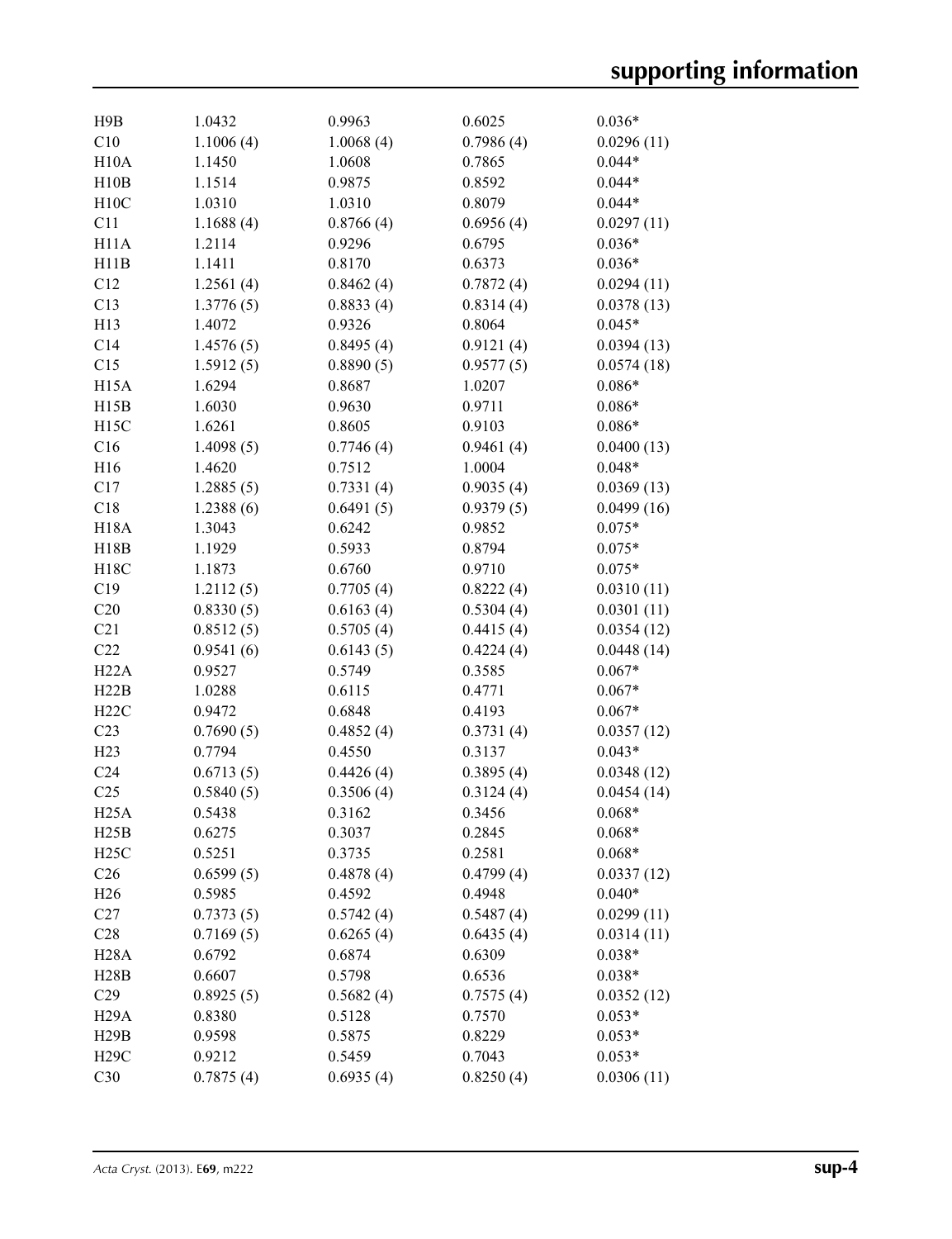| H <sub>30</sub> A | 0.7419     | 0.7503     | 0.8116     | $0.037*$   |           |
|-------------------|------------|------------|------------|------------|-----------|
| H30B              | 0.7334     | 0.6375     | 0.8253     | $0.037*$   |           |
| C31               | 0.8885(4)  | 0.7281(4)  | 0.9288(4)  | 0.0293(11) |           |
| C32               | 0.8961(5)  | 0.6846(4)  | 1.0083(4)  | 0.0348(12) |           |
| H32               | 0.8392     | 0.6288     | 0.9972     | $0.042*$   |           |
| C33               | 0.9879(5)  | 0.7228(4)  | 1.1055(4)  | 0.0361(12) |           |
| C34               | 0.9934(6)  | 0.6776(5)  | 1.1945(4)  | 0.0502(15) |           |
| H34A              | 1.0762     | 0.6741     | 1.2355     | $0.075*$   |           |
| H34B              | 0.9480     | 0.6094     | 1.1685     | $0.075*$   |           |
| H34C              | 0.9596     | 0.7207     | 1.2357     | $0.075*$   |           |
| C35               | 1.0725(5)  | 0.8038(4)  | 1.1196(4)  | 0.0320(11) |           |
| H35               | 1.1335     | 0.8296     | 1.1846     | $0.038*$   |           |
| C36               | 1.0708(5)  | 0.8492(4)  | 1.0406(4)  | 0.0295(11) |           |
| C37               | 1.1644(5)  | 0.9370(4)  | 1.0572(4)  | 0.0414(13) |           |
| H37A              | 1.2115     | 0.9147     | 1.0182     | $0.062*$   |           |
| H37B              | 1.2164     | 0.9589     | 1.1287     | $0.062*$   |           |
| H37C              | 1.1251     | 0.9935     | 1.0352     | $0.062*$   |           |
| C38               | 0.9765(5)  | 0.8091(4)  | 0.9438(4)  | 0.0284(11) |           |
| C <sub>41</sub>   | 0.3393(13) | 0.6314(13) | 0.2349(12) | 0.060(4)   | 0.628(18) |
| H <sub>41</sub> A | 0.2724     | 0.6627     | 0.2425     | $0.090*$   | 0.628(18) |
| H41B              | 0.3573     | 0.5800     | 0.2737     | $0.090*$   | 0.628(18) |
| H <sub>41</sub> C | 0.3186     | 0.5995     | 0.1638     | $0.090*$   | 0.628(18) |
| C42               |            |            |            | 0.038(3)   |           |
|                   | 0.4496(11) | 0.7138(8)  | 0.2742(8)  |            | 0.628(18) |
| C43               | 0.558(4)   | 0.712(3)   | 0.363(3)   | 0.056(10)  | 0.628(18) |
| H43               | 0.5629     | 0.6581     | 0.3953     | $0.068*$   | 0.628(18) |
| C44               | 0.6493(12) | 0.7890(9)  | 0.3965(11) | 0.060(4)   | 0.628(18) |
| H44               | 0.7160     | 0.7917     | 0.4566     | $0.072*$   | 0.628(18) |
| C45               | 0.6473(16) | 0.8630(10) | 0.3456(13) | 0.077(5)   | 0.628(18) |
| H45               | 0.7131     | 0.9151     | 0.3716     | $0.093*$   | 0.628(18) |
| C46               | 0.5523(19) | 0.8639(13) | 0.2574(14) | 0.084(7)   | 0.628(18) |
| H46               | 0.5551     | 0.9119     | 0.2200     | $0.101*$   | 0.628(18) |
| C47               | 0.450(2)   | 0.7896(14) | 0.2252(16) | 0.044(5)   | 0.628(18) |
| H47               | 0.3811     | 0.7924     | 0.1690     | $0.052*$   | 0.628(18) |
| C51               | 0.720(3)   | 0.829(2)   | 0.362(2)   | 0.075(7)   | 0.372(18) |
| H51A              | 0.7702     | 0.7923     | 0.4075     | $0.113*$   | 0.372(18) |
| H51B              | 0.7252     | 0.8991     | 0.3985     | $0.113*$   | 0.372(18) |
| H51C              | 0.7463     | 0.8294     | 0.3070     | $0.113*$   | 0.372(18) |
| C52               | 0.5938(17) | 0.7787(14) | 0.3187(14) | 0.047(6)   | 0.372(18) |
| C53               | 0.510(3)   | 0.813(3)   | 0.238(3)   | 0.049(10)  | 0.372(18) |
| H53               | 0.5337     | 0.8691     | 0.2167     | $0.058*$   | 0.372(18) |
| C54               | 0.395(3)   | 0.764(3)   | 0.192(2)   | 0.052(9)   | 0.372(18) |
| H54               | 0.3406     | 0.7830     | 0.1354     | $0.062*$   | 0.372(18) |
| C <sub>55</sub>   | 0.356(3)   | 0.6849(19) | 0.226(2)   | 0.056(6)   | 0.372(18) |
| H55               | 0.2762     | 0.6531     | 0.1945     | $0.067*$   | 0.372(18) |
| C56               | 0.437(2)   | 0.6543(19) | 0.3067(18) | 0.064(7)   | 0.372(18) |
| H56               | 0.4144     | 0.6004     | 0.3305     | $0.076*$   | 0.372(18) |
| C57               | 0.547(5)   | 0.704(4)   | 0.349(4)   | 0.035(12)  | 0.372(18) |
| H57               | 0.5999     | 0.6863     | 0.4069     | $0.042*$   | 0.372(18) |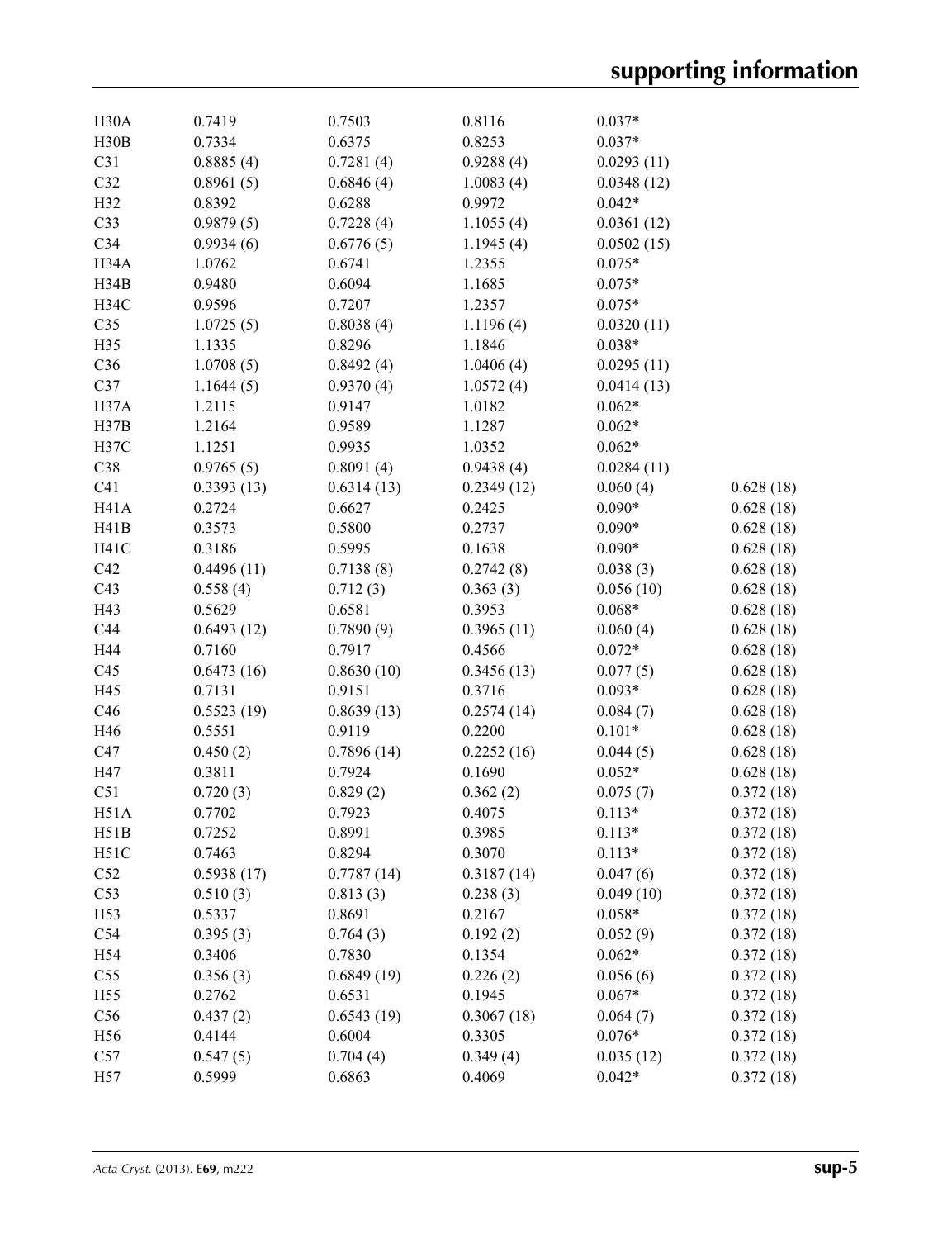| C61             | 0.6733(13) | 0.6495(13) | 0.1397(12) | 0.071(4) | 0.50 |  |
|-----------------|------------|------------|------------|----------|------|--|
| H61A            | 0.6362     | 0.6937     | 0.1773     | $0.106*$ | 0.50 |  |
| H61B            | 0.7118     | 0.6897     | 0.1095     | $0.106*$ | 0.50 |  |
| H61C            | 0.7325     | 0.6180     | 0.1855     | $0.106*$ | 0.50 |  |
| C62             | 0.5915(9)  | 0.5786(8)  | 0.0683(8)  | 0.092(3) |      |  |
| C63             | 0.5316(11) | 0.5130(9)  | 0.1048(8)  | 0.095(3) |      |  |
| H <sub>63</sub> | 0.5534     | 0.5217     | 0.1749     | $0.114*$ |      |  |
| C64             | 0.4435(9)  | 0.4383(8)  | 0.0378(7)  | 0.083(3) |      |  |
| H <sub>64</sub> | 0.4039     | 0.3958     | 0.0626     | $0.099*$ |      |  |
|                 |            |            |            |          |      |  |

*Atomic displacement parameters (Å2 )*

|                 | $U^{11}$   | $U^{22}$   | $U^{33}$   | $U^{12}$      | $U^{13}$   | $U^{23}$    |
|-----------------|------------|------------|------------|---------------|------------|-------------|
| Ti1             | 0.0311(5)  | 0.0249(4)  | 0.0234(5)  | 0.0041(4)     | 0.0141(4)  | 0.0079(3)   |
| N1              | 0.028(2)   | 0.030(2)   | 0.024(2)   | 0.0085(17)    | 0.0123(18) | 0.0095(17)  |
| N2              | 0.036(2)   | 0.030(2)   | 0.020(2)   | 0.0053(18)    | 0.0147(18) | 0.0073(17)  |
| O <sub>1</sub>  | 0.0305(19) | 0.0367(19) | 0.034(2)   | 0.0059(15)    | 0.0142(16) | 0.0171(16)  |
| O2              | 0.041(2)   | 0.0318(19) | 0.045(2)   | 0.0120(16)    | 0.0227(19) | 0.0181(17)  |
| O <sub>3</sub>  | 0.049(2)   | 0.037(2)   | 0.029(2)   | $-0.0059(17)$ | 0.0225(18) | 0.0030(16)  |
| <b>O4</b>       | 0.046(2)   | 0.0262(17) | 0.0214(18) | 0.0005(15)    | 0.0134(16) | 0.0060(14)  |
| C1              | 0.028(3)   | 0.031(3)   | 0.017(2)   | 0.002(2)      | 0.005(2)   | 0.004(2)    |
| C2              | 0.028(3)   | 0.044(3)   | 0.019(2)   | 0.004(2)      | 0.006(2)   | 0.009(2)    |
| C <sub>3</sub>  | 0.026(3)   | 0.067(4)   | 0.043(3)   | 0.009(3)      | 0.010(3)   | 0.028(3)    |
| C4              | 0.027(3)   | 0.049(3)   | 0.029(3)   | 0.015(2)      | 0.008(2)   | 0.016(2)    |
| C <sub>5</sub>  | 0.033(3)   | 0.035(3)   | 0.023(3)   | 0.010(2)      | 0.005(2)   | 0.010(2)    |
| C6              | 0.046(3)   | 0.049(3)   | 0.048(4)   | 0.022(3)      | 0.021(3)   | 0.026(3)    |
| C7              | 0.032(3)   | 0.032(3)   | 0.023(3)   | 0.004(2)      | 0.011(2)   | 0.007(2)    |
| $\rm C8$        | 0.028(3)   | 0.031(3)   | 0.019(2)   | 0.004(2)      | 0.010(2)   | 0.007(2)    |
| C9              | 0.034(3)   | 0.035(3)   | 0.028(3)   | 0.009(2)      | 0.017(2)   | 0.015(2)    |
| C10             | 0.030(3)   | 0.029(3)   | 0.031(3)   | 0.002(2)      | 0.013(2)   | 0.009(2)    |
| C11             | 0.030(3)   | 0.033(3)   | 0.034(3)   | 0.008(2)      | 0.018(2)   | 0.012(2)    |
| C12             | 0.032(3)   | 0.033(3)   | 0.030(3)   | 0.013(2)      | 0.018(2)   | 0.009(2)    |
| C13             | 0.041(3)   | 0.033(3)   | 0.042(3)   | 0.012(2)      | 0.019(3)   | 0.006(2)    |
| C14             | 0.038(3)   | 0.038(3)   | 0.039(3)   | 0.016(2)      | 0.016(3)   | 0.002(3)    |
| C15             | 0.042(4)   | 0.060(4)   | 0.053(4)   | 0.015(3)      | 0.007(3)   | $-0.001(3)$ |
| C16             | 0.040(3)   | 0.051(3)   | 0.028(3)   | 0.026(3)      | 0.011(2)   | 0.008(2)    |
| C17             | 0.049(3)   | 0.038(3)   | 0.037(3)   | 0.024(3)      | 0.027(3)   | 0.015(2)    |
| C18             | 0.054(4)   | 0.059(4)   | 0.057(4)   | 0.029(3)      | 0.032(3)   | 0.033(3)    |
| C19             | 0.036(3)   | 0.034(3)   | 0.028(3)   | 0.015(2)      | 0.017(2)   | 0.009(2)    |
| C20             | 0.041(3)   | 0.026(2)   | 0.025(3)   | 0.009(2)      | 0.015(2)   | 0.008(2)    |
| C21             | 0.051(3)   | 0.034(3)   | 0.027(3)   | 0.015(2)      | 0.018(3)   | 0.012(2)    |
| C22             | 0.060(4)   | 0.051(3)   | 0.032(3)   | 0.013(3)      | 0.027(3)   | 0.009(3)    |
| C <sub>23</sub> | 0.049(3)   | 0.038(3)   | 0.019(3)   | 0.018(3)      | 0.012(2)   | 0.004(2)    |
| C <sub>24</sub> | 0.050(3)   | 0.027(3)   | 0.025(3)   | 0.012(2)      | 0.011(2)   | 0.006(2)    |
| C <sub>25</sub> | 0.052(4)   | 0.044(3)   | 0.032(3)   | 0.007(3)      | 0.012(3)   | 0.000(3)    |
| C <sub>26</sub> | 0.042(3)   | 0.028(3)   | 0.029(3)   | 0.005(2)      | 0.013(2)   | 0.005(2)    |
| C27             | 0.043(3)   | 0.030(3)   | 0.018(2)   | 0.006(2)      | 0.013(2)   | 0.006(2)    |
| C28             | 0.039(3)   | 0.033(3)   | 0.023(3)   | $-0.002(2)$   | 0.015(2)   | 0.005(2)    |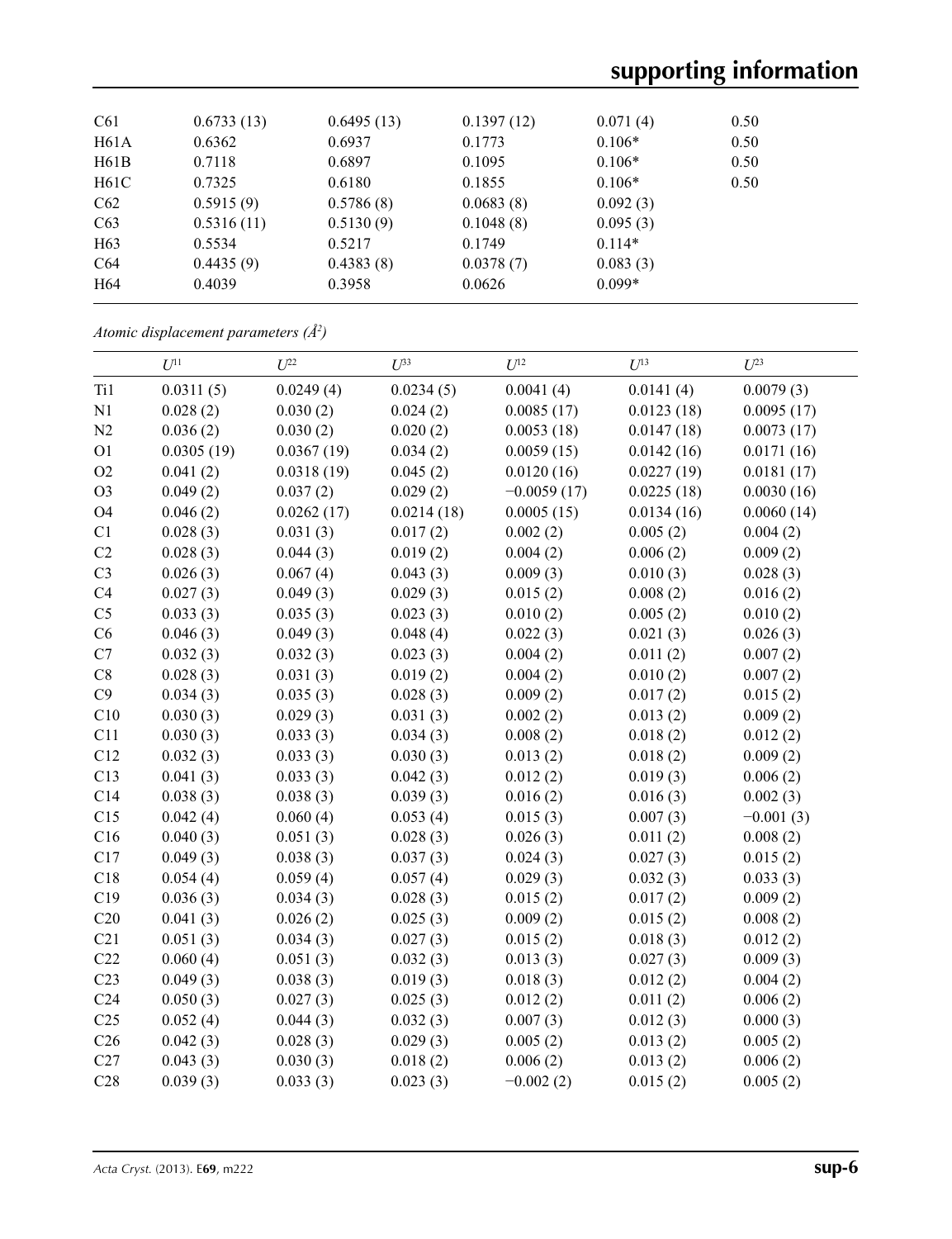# **supporting information**

| C29             | 0.047(3)  | 0.029(3)  | 0.037(3)  | 0.006(2)    | 0.023(3)  | 0.010(2)    |
|-----------------|-----------|-----------|-----------|-------------|-----------|-------------|
| C30             | 0.031(3)  | 0.038(3)  | 0.024(3)  | 0.002(2)    | 0.016(2)  | 0.003(2)    |
| C <sub>31</sub> | 0.031(3)  | 0.035(3)  | 0.027(3)  | 0.008(2)    | 0.016(2)  | 0.009(2)    |
| C <sub>32</sub> | 0.041(3)  | 0.038(3)  | 0.029(3)  | 0.001(2)    | 0.018(2)  | 0.008(2)    |
| C33             | 0.040(3)  | 0.046(3)  | 0.026(3)  | 0.010(3)    | 0.015(2)  | 0.014(2)    |
| C <sub>34</sub> | 0.061(4)  | 0.057(4)  | 0.033(3)  | 0.004(3)    | 0.013(3)  | 0.023(3)    |
| C <sub>35</sub> | 0.032(3)  | 0.039(3)  | 0.023(3)  | 0.011(2)    | 0.009(2)  | 0.005(2)    |
| C36             | 0.035(3)  | 0.031(3)  | 0.027(3)  | 0.009(2)    | 0.017(2)  | 0.005(2)    |
| C <sub>37</sub> | 0.047(3)  | 0.045(3)  | 0.027(3)  | $-0.004(3)$ | 0.014(3)  | 0.001(2)    |
| C38             | 0.036(3)  | 0.031(3)  | 0.023(3)  | 0.011(2)    | 0.016(2)  | 0.007(2)    |
| C <sub>41</sub> | 0.051(8)  | 0.061(9)  | 0.061(9)  | $-0.013(8)$ | 0.024(7)  | 0.005(8)    |
| C42             | 0.046(8)  | 0.035(6)  | 0.041(6)  | 0.001(5)    | 0.025(6)  | 0.009(5)    |
| C43             | 0.085(18) | 0.055(16) | 0.021(10) | 0.021(12)   | 0.006(10) | 0.016(9)    |
| C <sub>44</sub> | 0.056(8)  | 0.059(8)  | 0.043(8)  | 0.003(6)    | 0.004(6)  | $-0.003(6)$ |
| C <sub>45</sub> | 0.077(11) | 0.036(8)  | 0.095(12) | $-0.023(7)$ | 0.024(10) | $-0.009(7)$ |
| C46             | 0.117(17) | 0.066(10) | 0.071(11) | $-0.036(9)$ | 0.036(11) | 0.033(9)    |
| C47             | 0.060(17) | 0.035(9)  | 0.034(9)  | 0.006(12)   | 0.014(11) | 0.014(7)    |
| C51             | 0.080(18) | 0.062(15) | 0.077(16) | 0.001(13)   | 0.030(15) | 0.010(12)   |
| C52             | 0.057(12) | 0.054(12) | 0.032(12) | 0.020(9)    | 0.018(10) | 0.012(8)    |
| C53             | 0.05(2)   | 0.07(2)   | 0.06(2)   | 0.02(2)     | 0.04(2)   | 0.05(2)     |
| C54             | 0.05(2)   | 0.07(2)   | 0.034(15) | 0.025(16)   | 0.011(12) | 0.007(12)   |
| C <sub>55</sub> | 0.058(17) | 0.043(14) | 0.070(15) | 0.006(14)   | 0.036(14) | 0.002(13)   |
| C56             | 0.071(18) | 0.063(14) | 0.077(17) | 0.019(13)   | 0.047(15) | 0.022(13)   |
| C57             | 0.038(14) | 0.033(14) | 0.033(15) | 0.000(8)    | 0.013(10) | 0.006(8)    |
| C61             | 0.049(8)  | 0.099(12) | 0.065(10) | 0.029(9)    | 0.020(8)  | 0.021(9)    |
| C62             | 0.094(7)  | 0.103(7)  | 0.084(7)  | 0.074(6)    | 0.033(6)  | 0.020(6)    |
| C63             | 0.137(9)  | 0.111(8)  | 0.074(6)  | 0.093(7)    | 0.061(7)  | 0.043(6)    |
| C64             | 0.104(7)  | 0.106(7)  | 0.061(5)  | 0.072(6)    | 0.042(5)  | 0.037(5)    |
|                 |           |           |           |             |           |             |

*Geometric parameters (Å, º)*

| $Ti1 - O1$ | 1.873(3) | $C25 - H25B$ | 0.9600   |
|------------|----------|--------------|----------|
| $Ti1 - O2$ | 1.879(4) | $C25 - H25C$ | 0.9600   |
| $Ti1 - O4$ | 1.882(3) | $C26-C27$    | 1.381(7) |
| $Ti1 - O3$ | 1.882(4) | $C26 - H26$  | 0.9300   |
| $Ti1 - N2$ | 2.254(4) | $C27-C28$    | 1.521(6) |
| $Ti1 - N1$ | 2.272(4) | $C28 - H28A$ | 0.9700   |
| $N1 - C10$ | 1.482(6) | $C28 - H28B$ | 0.9700   |
| $N1 - C9$  | 1.491(6) | $C29 - H29A$ | 0.9600   |
| $N1 - C11$ | 1.494(6) | $C29 - H29B$ | 0.9600   |
| $N2 - C29$ | 1.479(6) | C29-H29C     | 0.9600   |
| $N2 - C28$ | 1.488(6) | $C30-C31$    | 1.496(7) |
| $N2 - C30$ | 1.496(6) | $C30 - H30A$ | 0.9700   |
| $O1 - C1$  | 1.337(6) | $C30 - H30B$ | 0.9700   |
| $O2 - C19$ | 1.343(6) | $C31 - C32$  | 1.372(7) |
| $O3 - C20$ | 1.334(6) | $C31 - C38$  | 1.398(7) |
| $O4 - C38$ | 1.349(6) | $C32-C33$    | 1.394(7) |
| $C1-C8$    | 1.398(7) | $C32-H32$    | 0.9300   |
|            |          |              |          |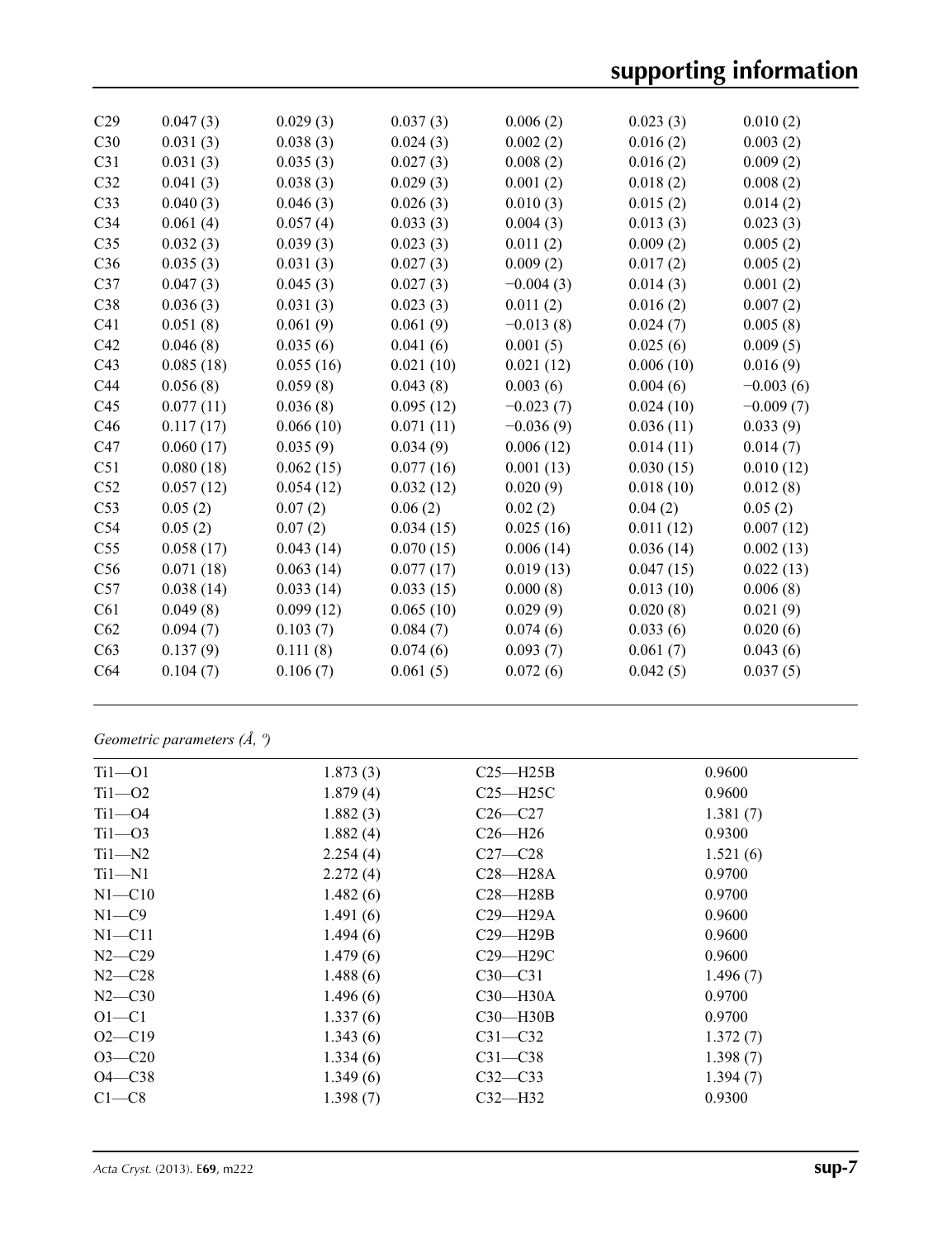| $C1-C2$      | 1.403(7) | $C33-C35$    | 1.375(8)  |
|--------------|----------|--------------|-----------|
| $C2-C4$      | 1.394(7) | $C33-C34$    | 1.516(7)  |
| $C2-C3$      | 1.498(7) | C34-H34A     | 0.9600    |
| $C3 - H3A$   | 0.9600   | C34-H34B     | 0.9600    |
| $C3 - H3B$   | 0.9600   | C34-H34C     | 0.9600    |
| $C3 - H3C$   | 0.9600   | $C35-C36$    | 1.399(7)  |
| $C4 - C5$    | 1.392(7) | $C35 - H35$  | 0.9300    |
| $C4 - H4$    | 0.9300   | $C36-C38$    | 1.405(7)  |
| $C5 - C7$    | 1.394(7) | $C36-C37$    | 1.499(7)  |
| $C5-C6$      | 1.509(7) | $C37 - H37A$ | 0.9600    |
| $C6 - H6A$   | 0.9600   | C37-H37B     | 0.9600    |
| $C6 - H6B$   | 0.9600   | C37-H37C     | 0.9600    |
| $C6 - H6C$   | 0.9600   | $C41 - C42$  | 1.523(18) |
| $C7-C8$      | 1.389(7) | $C41 - H41A$ | 0.9600    |
| $C7 - H7$    | 0.9300   | $C41 - H41B$ | 0.9600    |
| $C8-C9$      | 1.504(6) | $C41 - H41C$ | 0.9600    |
| $C9 - H9A$   | 0.9700   | $C42-C47$    | 1.35(2)   |
| $C9 - H9B$   | 0.9700   | $C42-C43$    | 1.45(4)   |
| $C10 - H10A$ | 0.9600   | $C43 - C44$  | 1.34(4)   |
| $C10 - H10B$ | 0.9600   | $C43 - H43$  | 0.9300    |
| $C10 - H10C$ | 0.9600   | $C44-C45$    | 1.35(2)   |
| $C11 - C12$  | 1.502(7) | C44-H44      | 0.9300    |
| $C11 - H11A$ | 0.9700   | $C45 - C46$  |           |
|              | 0.9700   |              | 1.36(2)   |
| $C11 - H11B$ |          | C45-H45      | 0.9300    |
| $C12 - C13$  | 1.374(7) | $C46-C47$    | 1.40(2)   |
| $C12 - C19$  | 1.393(7) | C46-H46      | 0.9300    |
| $C13 - C14$  | 1.387(8) | C47-H47      | 0.9300    |
| $C13 - H13$  | 0.9300   | $C51 - C52$  | 1.47(3)   |
| $C14-C16$    | 1.392(8) | $C51 - H51A$ | 0.9600    |
| $C14 - C15$  | 1.508(8) | $C51 - H51B$ | 0.9600    |
| $C15 - H15A$ | 0.9600   | $C51 - H51C$ | 0.9600    |
| $C15 - H15B$ | 0.9600   | $C52-C57$    | 1.34(5)   |
| $C15 - H15C$ | 0.9600   | $C52-C53$    | 1.41(3)   |
| $C16-C17$    | 1.385(8) | $C53-C54$    | 1.36(4)   |
| $C16 - H16$  | 0.9300   | $C53$ —H53   | 0.9300    |
| $C17 - C19$  | 1.407(7) | $C54 - C55$  | 1.39(5)   |
| $C17 - C18$  | 1.503(8) | $C54 - H54$  | 0.9300    |
| $C18 - H18A$ | 0.9600   | $C55-C56$    | 1.37(4)   |
| $C18 - H18B$ | 0.9600   | $C55 - H55$  | 0.9300    |
| C18-H18C     | 0.9600   | $C56-C57$    | 1.31(6)   |
| $C20-C27$    | 1.393(7) | $C56 - H56$  | 0.9300    |
| $C20-C21$    | 1.409(7) | $C57 - H57$  | 0.9300    |
| $C21 - C23$  | 1.392(8) | $C61 - C62$  | 1.292(17) |
| $C21 - C22$  | 1.485(8) | $C61 - H61A$ | 0.9600    |
| $C22-H22A$   | 0.9600   | $C61 - H61B$ | 0.9600    |
| $C22 - H22B$ | 0.9600   | $C61 - H61C$ | 0.9600    |
| $C22 - H22C$ | 0.9600   | $C62-C64$    | 1.399(12) |
| $C23-C24$    | 1.401(8) | $C62-C63$    | 1.408(14) |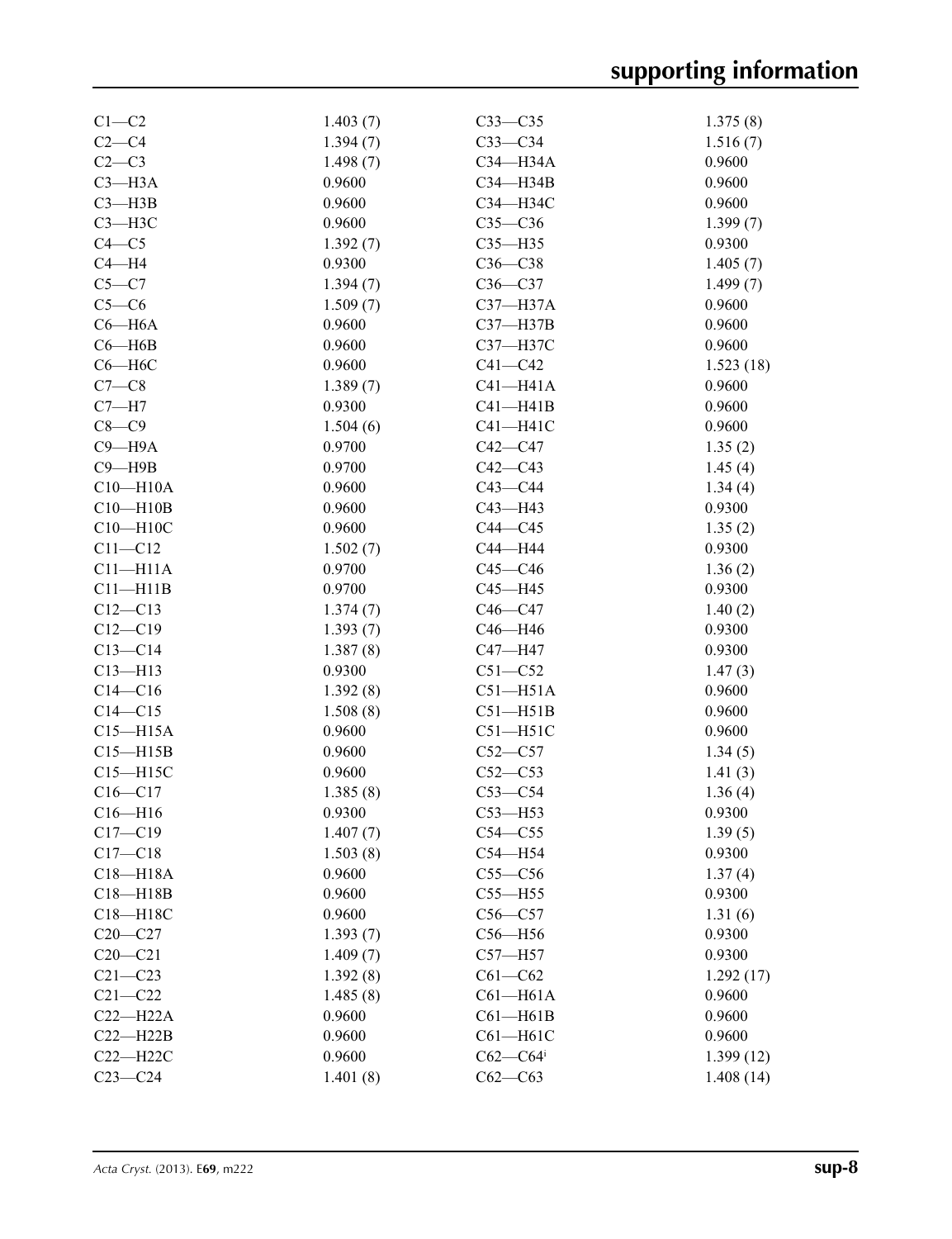| $C23 - H23$      | 0.9300     | $C63-C64$         | 1.334(13) |
|------------------|------------|-------------------|-----------|
| $C24-C26$        | 1.386(7)   | $C63 - H63$       | 0.9300    |
| $C24 - C25$      | 1.509(8)   | $C64 - C62$       | 1.399(12) |
| $C25 - H25A$     | 0.9600     | C64-H64           | 0.9300    |
|                  |            |                   |           |
| $O1 - Ti1 - O2$  | 168.10(15) | $C27-C26-H26$     | 119.1     |
| $O1 - Ti1 - O4$  | 90.78(15)  | $C24-C26-H26$     | 119.1     |
| $O2 - Ti1 - O4$  | 90.01(16)  | $C26 - C27 - C20$ | 120.3(5)  |
| $O1 - Ti1 - O3$  | 92.34(17)  | $C26 - C27 - C28$ | 120.5(5)  |
| $O2 - Ti1 - O3$  | 89.53 (17) | $C20-C27-C28$     | 119.2(4)  |
| $O4 - Ti1 - O3$  | 167.03(15) | N2-C28-C27        | 114.9(4)  |
| $O1 - Ti1 - N2$  | 95.28(15)  | N2-C28-H28A       | 108.6     |
| $O2 - Ti1 - N2$  | 96.62(15)  | C27-C28-H28A      | 108.6     |
| $O4 - Ti1 - N2$  | 85.06 (15) | $N2-C28-H28B$     | 108.6     |
| $O3 - Ti1 - N2$  | 82.12(15)  | C27-C28-H28B      | 108.6     |
| $O1 - Ti1 - N1$  | 83.29 (14) | H28A-C28-H28B     | 107.5     |
| $O2 - Ti1 - N1$  | 84.82 (15) | $C31 - C30 - N2$  | 114.1(4)  |
| $O4 - Ti1 - N1$  | 96.52(15)  | $C31-C30-H30A$    | 108.7     |
| $O3 - Ti1 - N1$  | 96.34(15)  | $N2$ –C30–H30A    | 108.7     |
| $N2 - Ti1 - N1$  | 177.87(15) | $C31-C30-H30B$    | 108.7     |
| $C10 - N1 - C9$  | 109.4(4)   | $N2-C30-H30B$     | 108.7     |
| $C10 - N1 - C11$ | 109.9(4)   | H30A-C30-H30B     | 107.6     |
| $C9 - N1 - C11$  | 106.6(3)   | $C32 - C31 - C38$ | 119.9(5)  |
| $C10 - N1 - Ti1$ | 112.1(3)   | $C32 - C31 - C30$ | 122.7(5)  |
| $C9 - N1 - Ti1$  | 109.4(3)   | $C38 - C31 - C30$ | 117.4(4)  |
| $C11 - N1 - Ti1$ | 109.4(3)   | $C31 - C32 - C33$ | 120.9(5)  |
| $C29 - N2 - C28$ | 110.0(4)   | $C31 - C32 - H32$ | 119.5     |
| $C29 - N2 - C30$ | 108.6(4)   | C33-C32-H32       | 119.5     |
| $C28 - N2 - C30$ | 106.5(4)   | $C35 - C33 - C32$ | 118.5(5)  |
| $C29 - N2 - Ti1$ | 111.4(3)   | $C35 - C33 - C34$ | 120.5(5)  |
| $C28 - N2 - Ti1$ | 109.1(3)   | $C32 - C33 - C34$ | 121.0(5)  |
| $C30 - N2 - Ti1$ | 111.1(3)   | $C33 - C35 - C36$ | 122.9(5)  |
| $C1 - 01 - Ti1$  | 142.9(3)   | C33-C35-H35       | 118.6     |
| $C19 - 02 - Ti1$ | 136.5(3)   | C36-C35-H35       | 118.6     |
| $C20 - 03 - Ti1$ | 141.8(3)   | $C35 - C36 - C38$ | 117.0(5)  |
| $C38 - 04 - Ti1$ | 132.7(3)   | $C35 - C36 - C37$ | 122.2(5)  |
| $O1 - C1 - C8$   | 119.2(4)   | C38-C36-C37       | 120.8(4)  |
| $O1 - C1 - C2$   | 120.2(4)   | $O4 - C38 - C31$  | 118.3(4)  |
| $C8-C1-C2$       | 120.6(4)   | O4-C38-C36        | 121.1(4)  |
| $C4-C2-C1$       | 117.9(5)   | $C31 - C38 - C36$ | 120.7(4)  |
| $C4-C2-C3$       | 122.8(5)   | $C47 - C42 - C43$ | 118.3(19) |
| $C1-C2-C3$       | 119.3(5)   | C47-C42-C41       | 120.4(15) |
| $C5-C4-C2$       | 123.0(5)   | $C43 - C42 - C41$ | 121.2(19) |
| $C5-C4-H4$       | 118.5      | $C44 - C43 - C42$ | 118(3)    |
| $C2-C4-H4$       | 118.5      | C44-C43-H43       | 120.8     |
| $C4-C5-C7$       | 117.4(4)   | C42-C43-H43       | 120.8     |
| $C4-C5-C6$       | 121.6(5)   | $C43 - C44 - C45$ | 121.7(19) |
| $C7-C5-C6$       | 121.0(5)   | C43-C44-H44       | 119.2     |
|                  |            |                   |           |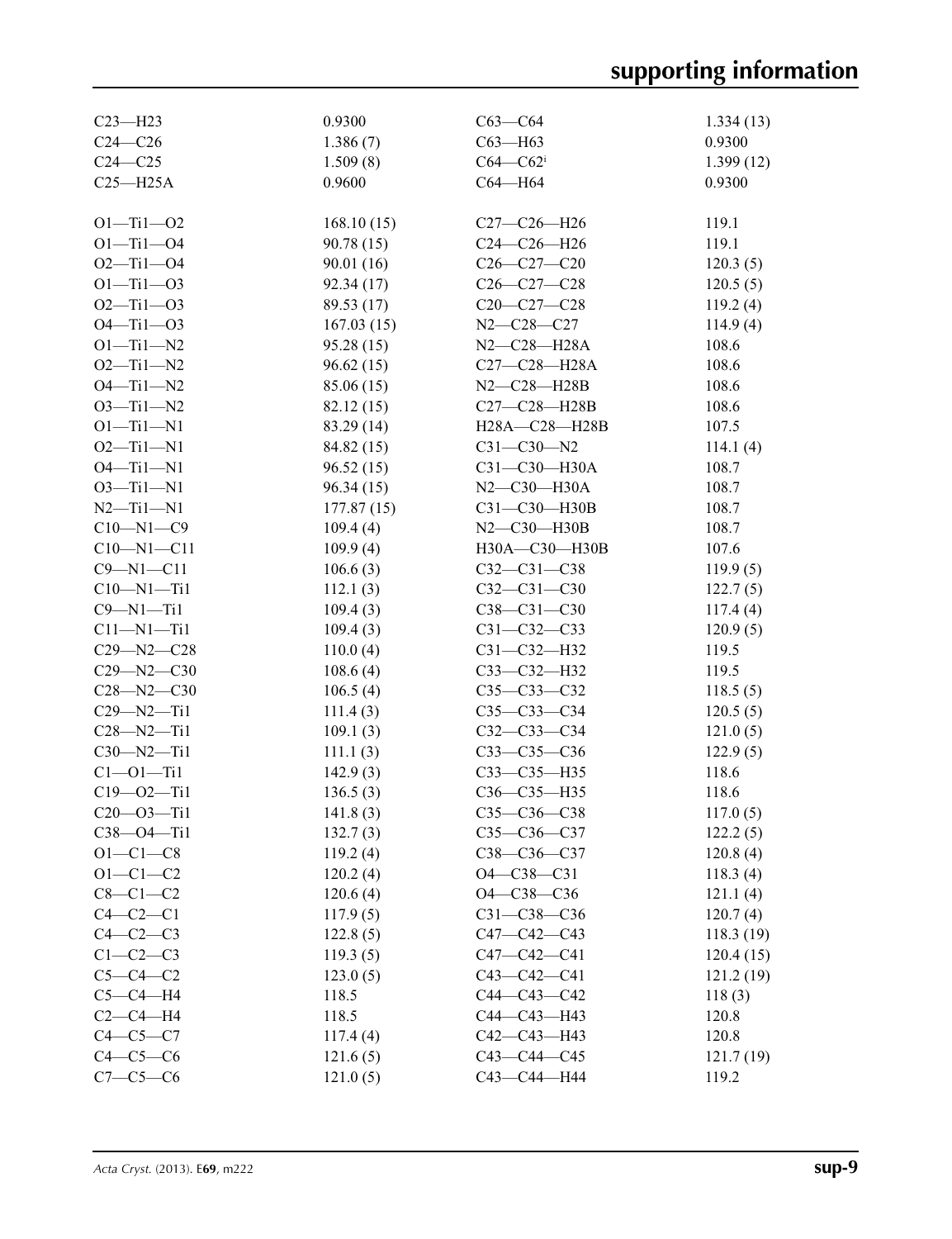| $C8 - C7 - C5$      | 121.8(5)    | C45—C44—H44                        | 119.2           |
|---------------------|-------------|------------------------------------|-----------------|
| $C8 - C7 - H7$      | 119.1       | C44-C45-C46                        | 122.3(15)       |
| $C5-C7-H7$          | 119.1       | C44-C45-H45                        | 118.9           |
| $C7 - C8 - C1$      | 119.3(4)    | C46-C45-H45                        | 118.9           |
| $C7 - C8 - C9$      | 121.1(4)    | C45-C46-C47                        | 117.4(17)       |
| $C1-C8-C9$          | 119.3(4)    | C45-C46-H46                        | 121.3           |
| $N1-C9-C8$          | 115.6(4)    | C47—C46—H46                        | 121.3           |
| $N1$ — $C9$ — $H9A$ | 108.4       | C42—C47—C46                        | 121.5(18)       |
| $C8-C9-H9A$         | 108.4       | C42—C47—H47                        | 119.2           |
| $N1-C9-$ H9B        | 108.4       | C46—C47—H47                        | 119.2           |
| $C8-C9-$ H9B        | 108.4       | $C52-C51-H51A$                     | 109.5           |
| Н9А-С9-Н9В          | 107.4       | $C52-C51-H51B$                     | 109.5           |
| $N1 - C11 - C12$    | 114.4 $(4)$ | $H51A - C51 - H51B$                | 109.5           |
| $N1-C11-H11A$       | 108.7       | $C52-C51-H51C$                     | 109.5           |
| $C12 - C11 - H11A$  | 108.7       | $H51A - C51 - H51C$                | 109.5           |
| $N1 - C11 - H11B$   | 108.7       | $H51B - C51 - H51C$                | 109.5           |
| $C12-C11-H11B$      | 108.7       | $C57 - C52 - C53$                  | 116(3)          |
| $H11A - C11 - H11B$ | 107.6       | $C57 - C52 - C51$                  | 127(3)          |
| $C13 - C12 - C19$   | 119.5(5)    | $C53-C52-C51$                      | 117(2)          |
| $C13 - C12 - C11$   | 123.1(5)    | $C54 - C53 - C52$                  | 118(3)          |
| $C19 - C12 - C11$   | 117.1(4)    | $C54 - C53 - H53$                  | 120.8           |
| $C12-C13-C14$       | 122.0(5)    | $C52 - C53 - H53$                  | 120.8           |
| $C12 - C13 - H13$   | 119.0       | $C53-C54-C55$                      | 122(3)          |
| $C14 - C13 - H13$   | 119.0       | C53-C54-H54                        | 119.1           |
| $C13-C14-C16$       | 117.1(5)    | C55-C54-H54                        | 119.1           |
| $C13 - C14 - C15$   | 121.2(6)    | $C56-C55-C54$                      | 119(3)          |
| $C16-C14-C15$       | 121.7(5)    | $C56-C55-H55$                      | 120.3           |
| $C17-C16-C14$       | 123.5(5)    | $C54 - C55 - H55$                  | 120.3           |
| $C17 - C16 - H16$   | 118.3       | $C57 - C56 - C55$                  | 117(4)          |
| $C14-C16-H16$       | 118.3       | C57-C56-H56                        | 121.5           |
| $C16-C17-C19$       | 117.2(5)    | $C55-C56-H56$                      | 121.5           |
| $C16-C17-C18$       | 123.0(5)    | $C56 - C57 - C52$                  |                 |
| $C19 - C17 - C18$   | 119.8(5)    | $C56 - C57 - H57$                  | 128(5)<br>116.2 |
| $O2 - C19 - C12$    | 119.2(4)    | C52-C57-H57                        | 116.2           |
| $O2 - C19 - C17$    | 120.1(5)    |                                    | 109.5           |
|                     |             | $C62 - C61 - H61A$                 |                 |
| $C12-C19-C17$       | 120.7(5)    | $C62-C61-H61B$                     | 109.5           |
| $O3-C20-C27$        | 120.6(4)    | H61A-C61-H61B                      | 109.5           |
| $O3-C20-C21$        | 119.5(5)    | C62-C61-H61C                       | 109.5           |
| $C27 - C20 - C21$   | 120.0(5)    | H61A-C61-H61C                      | 109.5           |
| $C23-C21-C20$       | 117.7(5)    | H61B-C61-H61C                      | 109.5           |
| $C23 - C21 - C22$   | 122.2(5)    | $C61 - C62 - C64$                  | 127.7(14)       |
| $C20 - C21 - C22$   | 120.1(5)    | $C61 - C62 - C63$                  | 114.1(12)       |
| $C21 - C23 - C24$   | 123.2(5)    | $C64$ <sup>i</sup> - $C62$ - $C63$ | 118.2(10)       |
| $C21 - C23 - H23$   | 118.4       | $C64-C63-C62$                      | 119.4(9)        |
| $C24 - C23 - H23$   | 118.4       | $C64 - C63 - H63$                  | 120.3           |
| $C26-C24-C23$       | 117.0(5)    | $C62-C63-H63$                      | 120.3           |
| $C26 - C24 - C25$   | 121.9(5)    | $C63-C64-C62$ <sup>i</sup>         | 122.4(10)       |